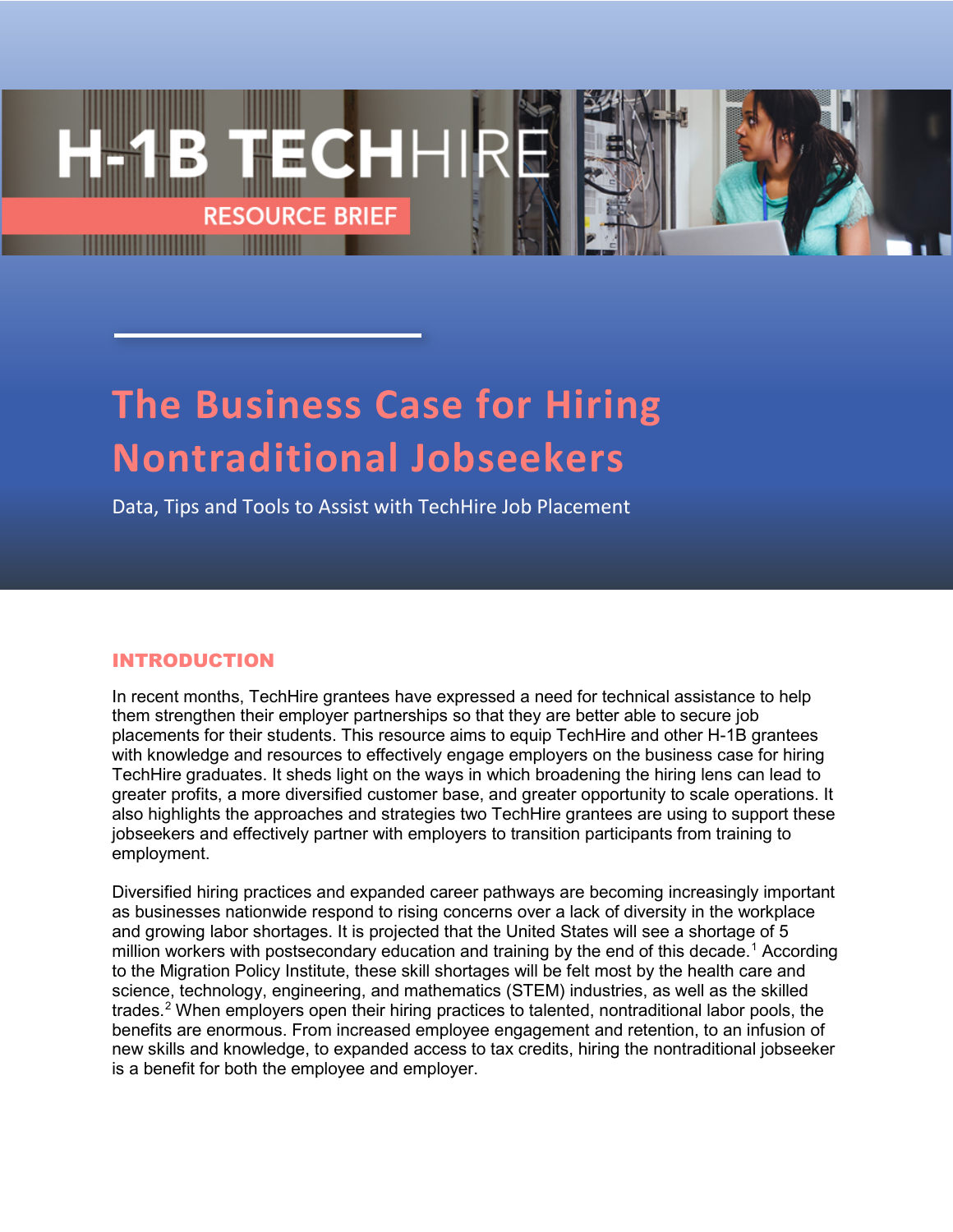The U.S. Department of Labor's H-1B TechHire Partnership grants program seeks to increase diversity across H-1B industries by targeting individuals with Limited English Proficiency (LEP), people with disabilities, opportunity youth, and individuals exiting the justice system, in addition to incumbent and dislocated workers.[3](#page-9-2) Specifically, the TechHire partnership supports these individuals through accelerated training and education to prepare them for entry into tech jobs in industries such as information technology (IT), advanced manufacturing, health care, education, and finance. TechHire grantees partner with employers in these industries to help ensure that people who complete training secure gainful, steady employment leading to self-sufficiency.

## INDIVIDUALS WITH LIMITED ENGLISH PROFICIENCY (LEP)

Individuals with LEP represent a growing and critical segment of the U.S. workforce, encompassing nearly 15.5 million working-age adults.[4](#page-9-3) Despite their potential to ease anticipated labor shortages in the tech industry, this group of workers remains undertrained and underemployed.

While individuals with LEP represent a largely untapped workforce, many employers remain skeptical about hiring them. Companies may not be familiar with migrant worker programs, status requirements, or visas that are often associated with LEP individuals, or may lack the capacity to take on this administrative responsibility.<sup>[5](#page-9-4)</sup> Some employers remain unsure of how best to support or invest in these employees, but others recognize that more inclusive hiring practices can provide their workforce with the diversity and innovation needed to succeed long term.

Employers tend to be hesitant about the quality and effectiveness of boot camp trainings and credentials such as those offered through TechHire, but are particularly skeptical of individuals with LEP, where they are more likely to discount their experience altogether.<sup>[6](#page-9-5)</sup> Employers may not immediately recognize the skills and talents of prospective employees with LEP. Excluding LEP individuals from workforce opportunities, especially in the growing field of IT, perpetuates the "brain waste" of immigrant workers who are credentialed and ready to tap into a workforce that needs them.

Research shows that individuals with LEP holding certifications or licenses in various occupations, particularly those with nontraditional educational backgrounds, tend to have higher levels of labor-force participation, higher income, and lower rates of unemployment than their counterparts who lack certifications.<sup>[7](#page-9-6)</sup> What this means is that skilled employees with LEP, even with nontraditional educational backgrounds and language barriers, may offer employers a unique commitment and the opportunity to increase retention across the company.

#### ESL Training as a Business Model

Employers may have reservations about hiring individuals with LEP if they feel the risk will be cost heavy and time consuming, preferring employees to be trained quickly and hit the ground running. As a result, employers have found workarounds such as color- or number-coding tasks and illustrations to convey information quickly and inexpensively, precluding the need for any formal English language training. $8$  While these workarounds may be a short-term solution, they ultimately do a disservice to employers by impeding their ability to improve retention and increase diversity. In fact, employers who offer customized English as a Second Language (ESL) training on site often experience high retention for these employees.<sup>[9](#page-9-8)</sup> The integration of technical training with English language instruction has had measurable, positive impacts at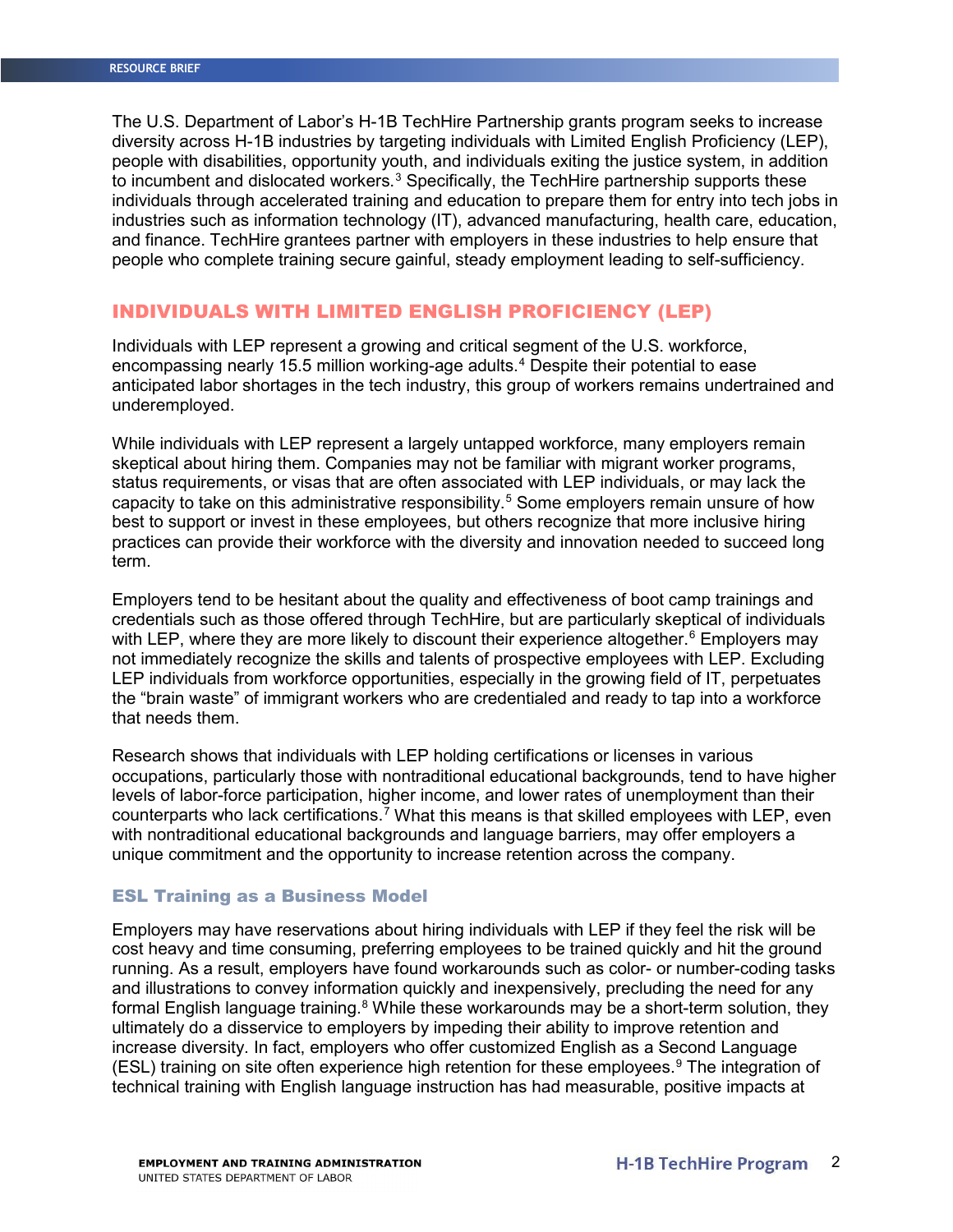some U.S. manufacturing firms and these impacts are worth replicating for IT industries.<sup>[10](#page-9-9)</sup> Several case studies report on promising practices of ESL integration in manufacturing firms that partnered with local community colleges to provide weekly ESL training customized to meet the employer and job content needs. In some cases, ESL training was offered on site, on the clock, and covered an introduction to the job duties, relevant vocabulary and concepts, and essential work-readiness tools conveyed through lectures, small group discussions, and classroom exercise instruction.<sup>[11](#page-9-10)</sup> IT employers could find value in implementing similar strategies to customize classes that support their LEP employees and potentially lead to higher retention.

## TechHire Montgomery Creates a Path to Employment for Individuals with Limited English Proficiency (LEP)

TechHire Montgomery, an H-1B TechHire Partnership grantee hosted at Montgomery College in Germantown, Maryland, focuses on training participants in information support, IT services, and networking. As a large portion of the population they serve are individuals with LEP, support for them is woven into everything they do, from testing and training to employer engagement.

TechHire Montgomery helps build the case for hiring individuals with LEP by inviting employers for Q&A sessions with TechHire participants as an opportunity to interact in person and develop relationships as either current or prospective partners of the college. By engaging employers through thoughtful and candid conversations about the program and the employer's potential job openings, the employer partner and TechHire Montgomery can better deduce if those jobs are a right fit for those that complete TechHire training programs. Often times, open positions may not require significant English communication skills right away (e.g., installing new computers in offices or schools on a contract basis) and may be a great opportunity for a TechHire LEP graduate looking to get their foot in the door.

TechHire Montgomery also identifies employers where senior leadership has already demonstrated a commitment to increasing diversity to include nontraditional jobseekers, and which have hiring managers that practice inclusive career development techniques. For example, many of the college's TechHire graduates have entered Best Buy's three-step process, which starts employees off at the customer service level before moving them up to more tech-based positions. For Best Buy, hiring individuals with LEP as part of a transparent career path means employees are likely to stay with the company throughout those career transitions. An added benefit is that the consistent customer service interactions allow employees with LEP to practice their language and conversation skills on the job and through the job.

Above all else, TechHire Montgomery continues to support their graduates even after they have been hired. TechHire Montgomery offers a six-month post-training period for all TechHire participants to access the college's supportive services (the same services they had access to while in TechHire training). This benefits all parties involved because TechHire Montgomery can track the success of their participants, the employer can lean on the supportive systems of the college, and the TechHire graduate has continued support through their transition into employment.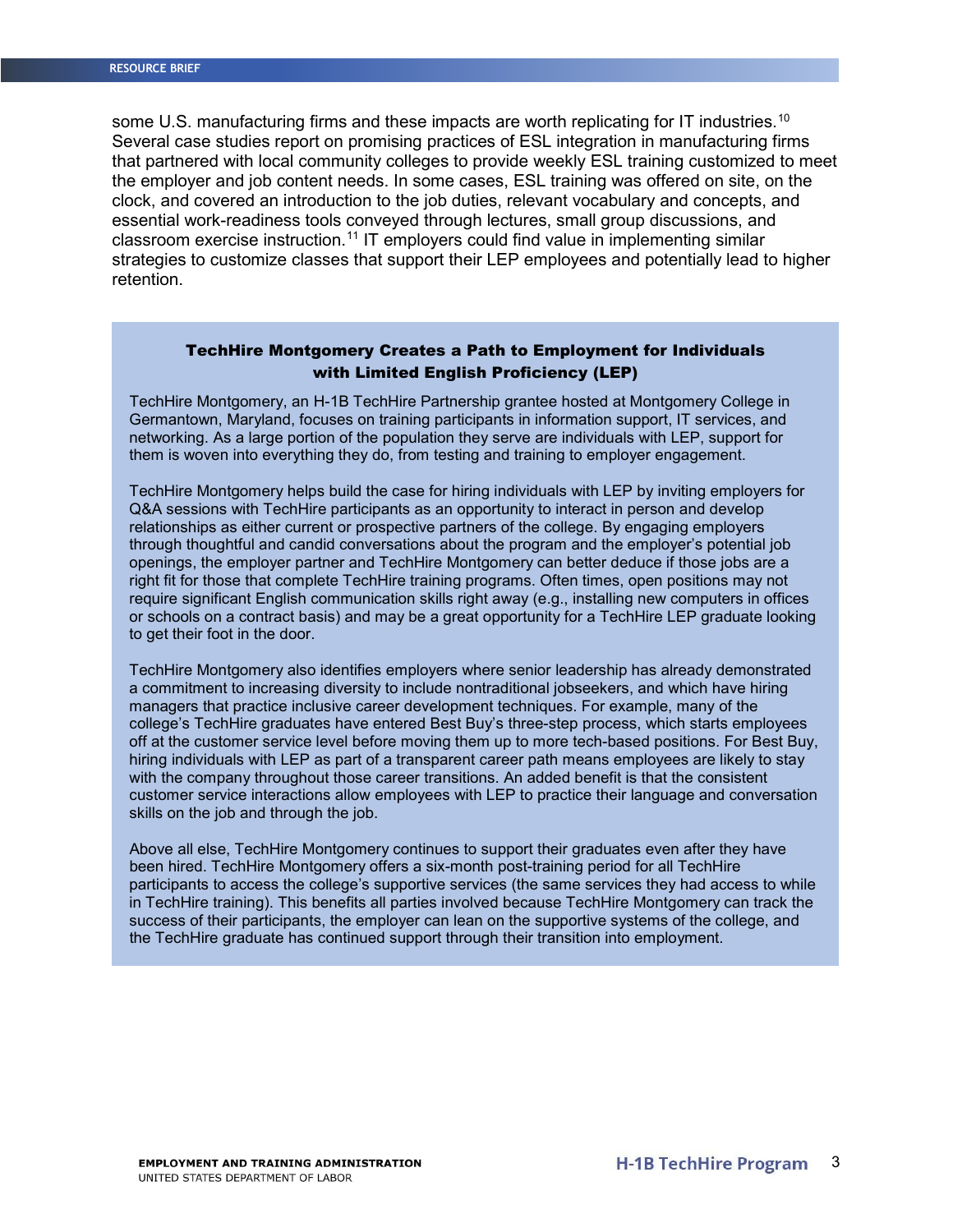#### INDIVIDUALS WITH DISABILITIES

Across the country, only 29 percent of Americans of working age with disabilities participate in the workforce, compared to 75 percent of Americans of working age without a disability.<sup>[12](#page-9-11)</sup> Alternatively, many individuals with disabilities already in the workforce have chosen to not disclose their disability, particularly if it is invisible. According to a recent study by the Center for Talent Innovation on Diversity and Inclusion, 62 percent of individuals working with a disability consider it invisible and not noticeable by other employees, and continue to avoid disclosure due to workplace discrimination and fear of getting fired.<sup>[13](#page-9-12)</sup> Many employers still assume that someone's disability, visible or invisible, will immediately and overwhelmingly impede their performance, making them a risk.

Individuals with disabilities also represent an underutilized talent pool for employers. The U.S. Office of Disability Employment Policy categorizes persons with disabilities as the third-largest market segment in the United States.<sup>[14](#page-9-13)</sup> In fact, if just an additional 1 percent of individuals with disabilities joined the labor force, gross domestic product would increase by \$25 million.<sup>[15](#page-9-14)</sup> While many employers still remain skeptical of hiring individuals with a disability, there are many benefits including their unique ability to innovate on the job, increase workplace diversity, expand new customers, and, in some cases, help businesses outperform peers.

# Expanding Disability Diversity as a Mechanism for Business Growth and **Success**

Employers may hesitate to hire individuals with disabilities because of a perceived cost burden to support these workers. Managers may face pressure around short-term performance, particularly in the IT sector, and employers wonder if individuals with disabilities can also hit the ground running without requiring expensive support systems.<sup>[16](#page-9-15)</sup> However, research shows that the perceived challenges around expanding workplace opportunities for individuals with disabilities do not outweigh the long-term benefits. According to a recent study by the Job Accommodation Network, nearly 60 percent of accommodations for individuals with disabilities cost nothing to integrate into the workplace, while the rest typically cost no more than \$500 per employee.<sup>[17](#page-9-16)</sup> Frequently, employers and prospective employees do not take advantage of the opportunity to discuss workplace logistics, the strengths of the individuals, and reasonable accommodations that are often very affordable. Such accommodations may even open doors for increased innovation at the workplace as employers truly invest in more equitable hiring and employment practices in the workplace.

Individuals with disabilities are used to being creative at work in order to operate with efficiency and meet demands and deadlines. Their problem-solving skills, persistence, and willingness to experiment may offer businesses the innovation needed to grow and compete. To help employers better understand their disability inclusion measures, the Disability Equality Index was created to serve as a benchmarking tool for businesses. The DEI measures criteria across select best-practice categories including culture and leadership, support services, employment practices, and supplier diversity.<sup>[18](#page-9-17)</sup> Employers with high scores for disability inclusion on the DEI were twice as likely as other businesses to outperform their peers in terms of total shareholder returns.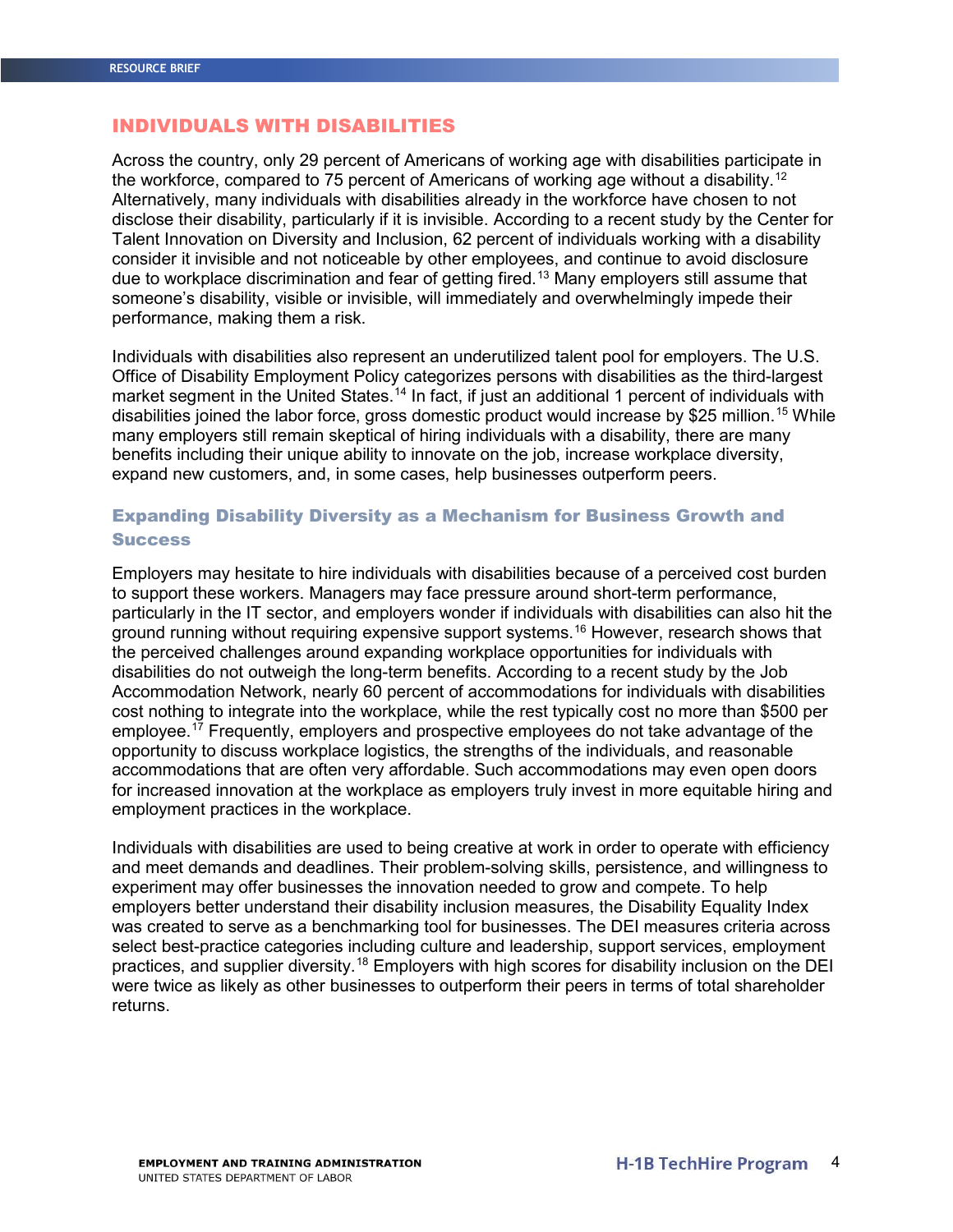## Enhancing Disability Diversity as a Mechanism for Supplier Growth

Employers with disability diversity in their workforce may also experience an expanded supplier and customer base. Many employers have seen that a diverse supply base leads to a competitive advantage over other businesses.[19](#page-9-18) Eighty-seven percent of consumers say they "agree" or "strongly agree" that they would prefer to give their business to companies that employ people with disabilities.[20](#page-10-0) Additionally, studies show that companies allocating 20 percent or more of their spending to diverse suppliers attributed 10 to 15 percent of their annual sales to supplier diversity programs.[21](#page-10-1) Businesses expanding their suppliers and customer base in this way build awareness about customer needs and demands, naturally giving them a competitive edge in the market. To put it simply, when employers expand their workforce, they open the doors to a larger customer and supply base as well.

#### Preparing for the Future and Retaining New and Current Employees

Preparing for incoming employees with disabilities and making sure the work environment is supportive of their needs can help employers prepare for their own aging employee base who may experience a temporary or permanent disability during their time on the job. According to a recent report from Workplace Initiative focusing on Accelerating Disability Inclusion, 20 percent of workers will experience a disability lasting one year or more during their professional lives.<sup>[22](#page-10-2)</sup> It is an added benefit for an employer to increase their support for individuals with disabilities, both visible and invisible, so they know how best to support existing employees who develop a disability either abruptly or over time.

Another key reason individuals with disabilities are such an important talent pool for employers to tap into is that they are able to reduce turnover as an employer offers more accommodations to support both current and incoming employees. A company with a well-developed disability inclusion program may experience up to a 30 percent reduction in staff turnover compared to companies without. As a result, associated turnover costs may decrease.<sup>[23](#page-10-3)</sup>

## OPPORTUNITY YOUTH

Experience and education are popular hiring standards, and without them young adults can struggle to connect to the labor market. Finding a good job can be difficult for the 4.5 million opportunity youth, defined as young individuals not connected to school or work, and facing one or more barriers to enter into both.<sup>[24](#page-10-4)</sup> <sup>[25](#page-10-5)</sup> These barriers often stem from systemic and generational poverty, with youth of color facing the most barriers to successful entry into education and the workforce. As a result, employers often place negative stereotypes on these individuals, perceiving them as a risky investment or, worse, unmotivated.

The costs to business, consumers, and other taxpayers to help support the needs of unemployed and underemployed opportunity youth are enormous and continue to grow. When considering the full lifetime of these individuals, the taxpayer burden amounts to \$1.56 trillion, with social costs (subsidized housing, transportation, groceries, health care, and criminal justice) reaching \$4.75 trillion.<sup>[26](#page-10-6)</sup> Employers can play a substantial role in driving down these costs while also boosting their business by expanding work opportunities to opportunity youth.

#### Upskilling and Mentoring a Younger Workforce for the Future

Many employers see value in upskilling and training a younger, eager-to-learn workforce, while other companies may be interested in creating an entry point into the workforce through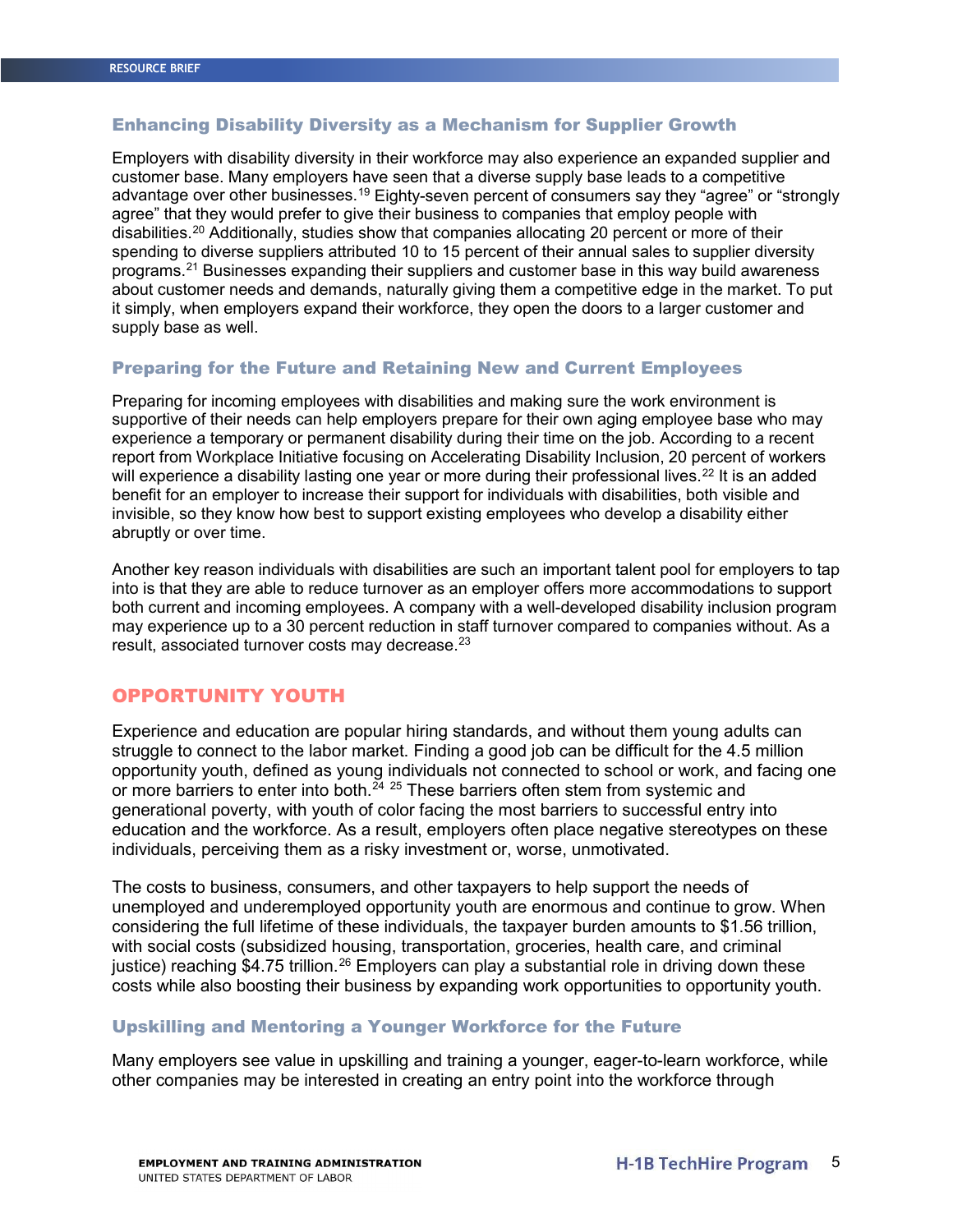mentorship. According to the National Mentorship Partnership, one out of every three youth ages 16-24 will not have any mentorship interaction by age 19, which can be especially detrimental to the future of opportunity youth as they attempt to join the workforce successfully.<sup>[27](#page-10-7)</sup> Businesses who use mentorship to support and cultivate youth through workforce and career guidance often incorporate their styles through multifaceted in-person and online engagement.

Businesses may also support the onboarding of opportunity youth through apprenticeships that provide real-world workplace experience. Apprenticeships offer employers the opportunity to provide future workers with practical skills and an understanding of fundamental principles related to the industry. They also help expand the employers' pools of skilled workers, which is particularly valuable in fields where labor shortage is increasing and diversity is scarce.<sup>[28](#page-10-8)</sup> Additionally, most successful youth apprenticeships involve partnerships with other educational institutions or nonprofit intermediaries. The collective effort of multiple partners helps employers share the responsibility of supporting youth and their needs while preparing them for the workforce.[29](#page-10-9)

## Opportunity Youth and Technology

Many businesses, regardless of size, are able to offer resources and support to opportunity youth. However, they may also be in need of the unique skills and talents opportunity youth can bring to the table. In the IT industry, it's an added benefit that many opportunity youth bring strong digital literacy to the work place, transitioning quickly through onboarding processes and understanding complex in-house systems with ease.  $30$  As technology plays an increasingly important role in the overall image of a company, opportunity youth with strong tech and social media skills may help businesses to train employees, improve sales, and even expand branding and recruiting.<sup>[31](#page-10-11)</sup>

#### Enhance Your Diversity, Expand Your Benefits

Increased financial benefits may also be realized for employers hiring and training opportunity youth. For example, the Work Opportunity Tax Credit is a federal tax credit allowing employers who hire certain target individuals, typically individuals who face serious barriers to employment, to claim a tax credit equal to a portion of the wages paid to those individuals.<sup>1</sup> Target groups for WOTC include individuals with criminal records, Temporary Assistance for Needy Families recipients, SNAP benefit (formerly known as food stamps) recipients, as well as residents within "empowerment zones" designated by population size and poverty income indexes. While opportunity youth are not a specific target audience, employers can benefit regardless, as Opportunity Youth may fall into one or more of the eligible categories of the WOTC.

Individual states may also have training or wage subsidies that offer as much as \$5,000 for each qualifying targeted employee hired, which includes Opportunity Youth. For example, some states such as Pennsylvania, Washington, California, Georgia, and South Carolina offer employee incentive programs, Welfare to Work Tax Credits, or similar programs to support small to mid-sized employers engaging with the hiring of Opportunity Youth.<sup>2</sup> Additionally, targeted training incentives may exist state by state to encourage businesses to expand their hiring. $3$ 

<sup>1</sup> Benjamin Collins and Sarah Donovan, *The Work Opportunity Tax Credit* (Washington, DC: Congressional Research Service, 2018), [https://fas.org/sgp/crs/misc/R43729.pdf.](https://fas.org/sgp/crs/misc/R43729.pdf)

Ĩ

<sup>2</sup> Collins and Donovan, *The Work Opportunity Tax Credit.*

<sup>3</sup> Collins and Donovan, *The Work Opportunity Tax Credit.*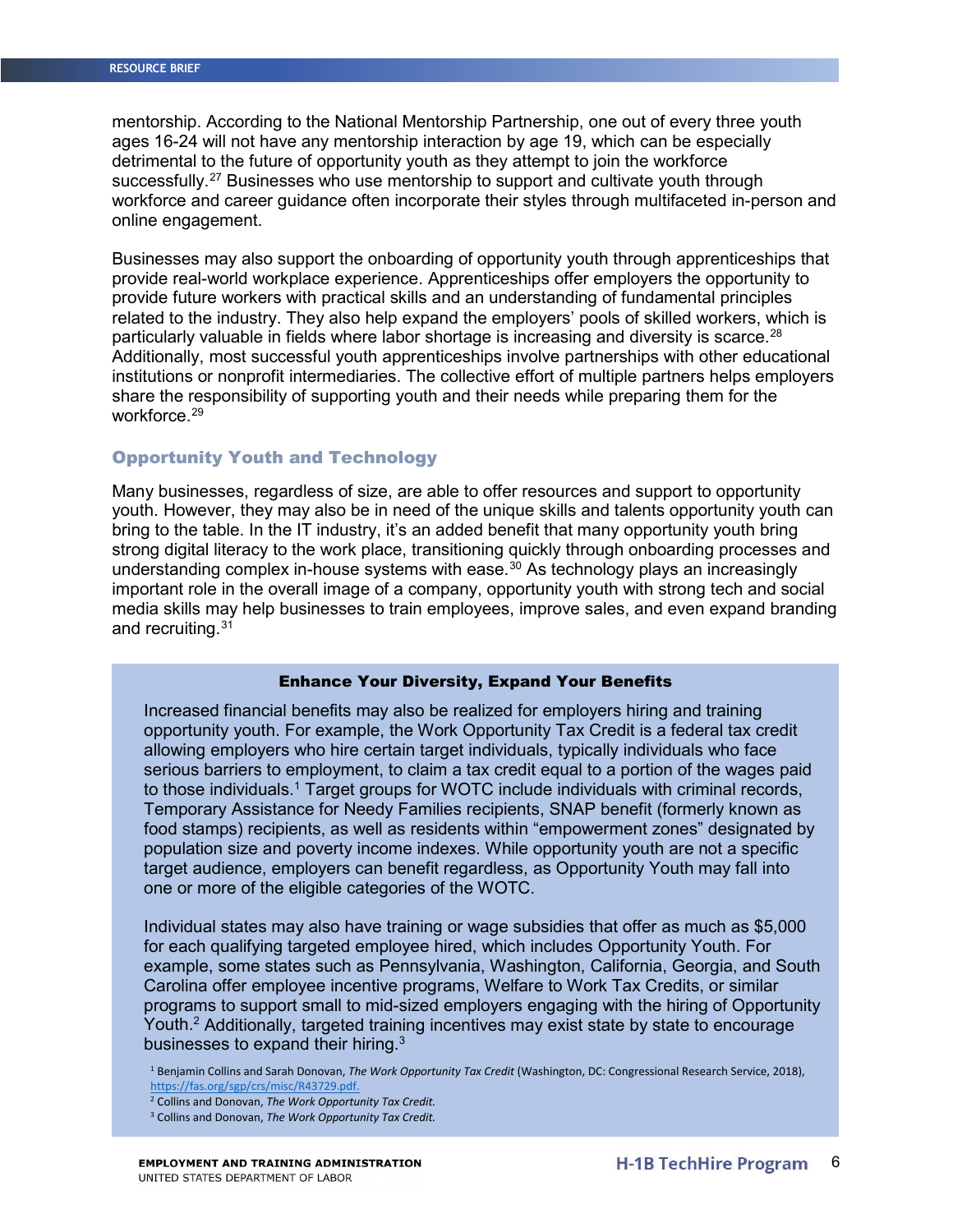## INDIVIDUALS WITH A CRIMINAL RECORD

The number of U.S. residents involved in the justice system is increasing, with nearly one-third of working age adults having a record of some kind.<sup>[32](#page-10-12)</sup> Seventy-five percent of formerly incarcerated individuals in the United States remain unemployed for a year post-release.<sup>[33](#page-10-13)</sup> This rate of unemployment may be due to policy barriers or the stigmatization of this group of untapped workers that exists nationwide. Societal stigmas, racial discrimination, and state and federal policy can make navigating the job market nearly impossible for individuals exiting the justice system. In fact, individuals with criminal records, particularly for African American and Latino/a men and women, have substantially lower probabilities of being hired than other nontraditional jobseekers without a record.<sup>[34](#page-10-14)</sup>

Employment and successful reentry are inextricably linked, with joblessness being the leading predictor of recidivism.<sup>[35](#page-10-15)</sup> From a cost standpoint, economists estimate that the gross national product loses between \$78 billion and \$87 billion dollars as a result of excluding individuals with criminal records from the job market.<sup>[36](#page-10-16)</sup> With more than 640,000 individuals being released from prisons annually, many of whom are ready and eager to work or return to work, employers have a unique opportunity to tap into a critical and talented labor pool by casting aside biases and misconceptions, and expanding opportunities for individuals looking to reenter the workforce.

## Enhanced Retention, Lowered Turnover

Studies show that individuals reentering the workforce post-incarceration are likely to stay in jobs longer, thereby decreasing the cost of turnover for their employers. A recent study by Northwestern University found that employees with criminal records are less likely to quit a job and were no more likely to be fired than employees without a criminal history.<sup>[37](#page-10-17)</sup> Since employment is the leading deterrent for re-imprisonment, having a criminal background makes an employee less likely to leave voluntarily and more likely to have a longer tenure.<sup>[38](#page-10-18)</sup> Evidence also shows that individuals with criminal records stay in jobs longer and are far more motivated to perform because they often face more barriers to employment and have fewer employment options.[39](#page-10-19)

Improved retention can also significantly reduce employers' recruitment and training costs for entry-level positions.<sup>[40](#page-10-20)</sup> Community intermediaries, such as TechHire grantees, that help prepare individuals for reentry into the workforce, play an integral role in helping employers drive down recruitment costs and connect to new, diversified labor pools. Community-based nonprofits, governmental agencies, workforce development boards, and local community colleges are all examples of community intermediaries that assist vulnerable populations, such as individuals with a criminal record, in finding support services and workforce training that meets the needs of local employers. This can help alleviate employers' concerns about the perceived cost burden of recruiting and training on their own.<sup>[41](#page-11-0)</sup>

## Advancing Corporate Social Responsibility

The benefits to hiring individuals with criminal records extend beyond meeting a bottom line. Hiring individuals with a criminal record also strengthens local economies, increases economic self-sufficiency, and improves the health and safety of communities. Employers have the opportunity to enhance their corporate social responsibility (CSR) by helping to decrease the amount of taxpayer dollars associated with incarceration costs and rehabilitation services. Studies show that expanding employment opportunities improves spending and economic conditions, particularly in communities that are most damaged by mass incarceration. For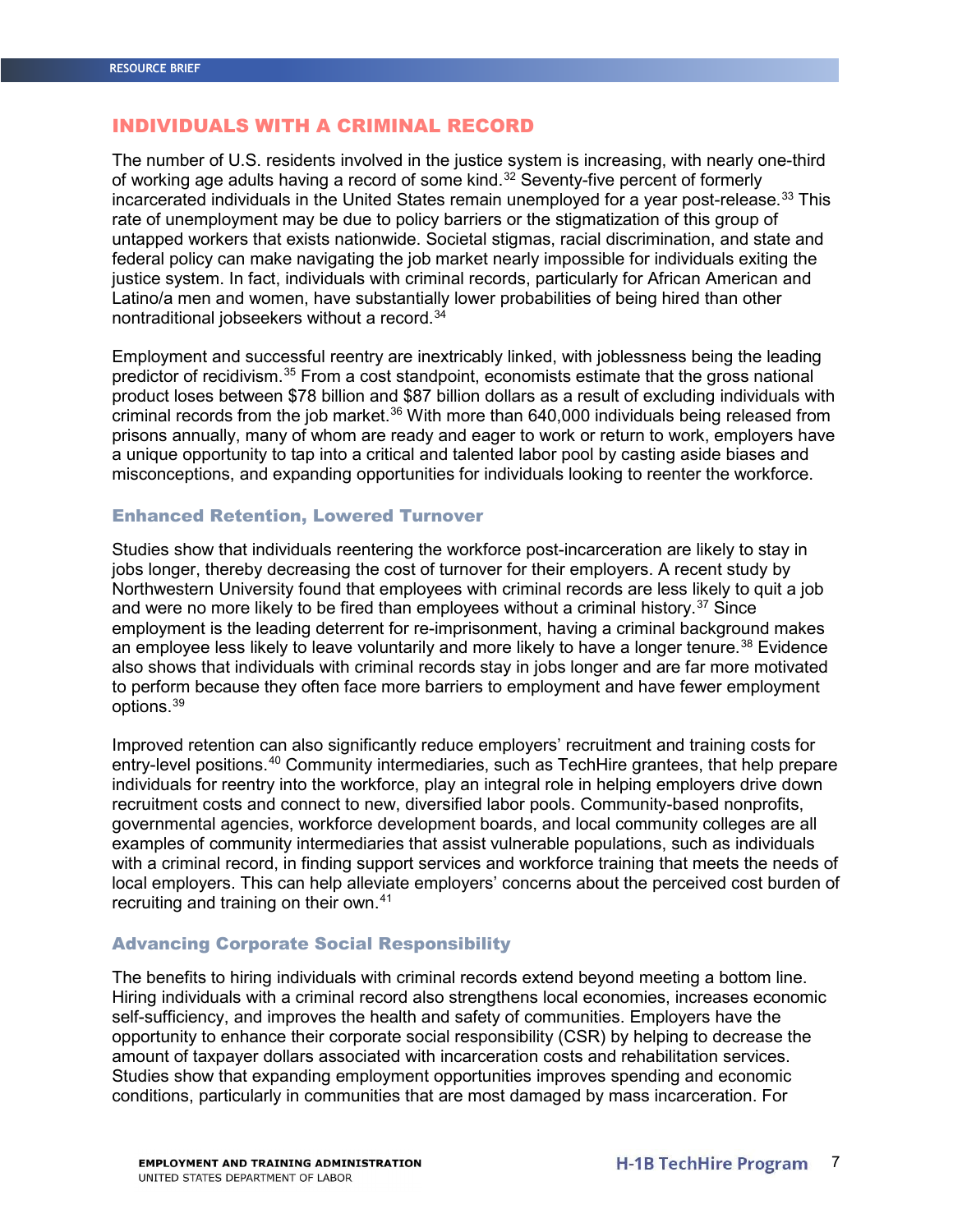example, a recent study in Washington State revealed that the benefit to taxpayers from a reduction in crime associated with job training and employment opportunities for just one individual with a criminal record who was previously incarcerated amounted to nearly \$3,000 per individual.[42](#page-11-1) It is also worth noting that businesses that take their CSR seriously not only help enhance their communities, but consumers are more likely to purchase their product or utilize their services.<sup>[43](#page-11-2)</sup>

## State Technical College of Missouri's Approach to Engaging Employers on Hiring Individuals with a Criminal Record

State Technical College of Missouri (State Tech), an H-1B TechHire Partnership grantee, focuses on serving eligible participants throughout the state of Missouri through their *MOStart* project. The *MOStart* program seeks to primarily serve, train, and support previously incarcerated individuals by tailoring their boot camp model, intake process, assessment, training system, and supportive services to meet the unique needs of these participants. *MOStart* offers services such as job training, job search assistance, math skills, and supportive services.

State Tech recruits individuals who demonstrate a willingness to take the steps necessary to complete their training and enter employment into an H-1B industry. They are able to assess this willingness through the intensive interview process they have every TechHire participant go through before entering training. This helps program staff engage with employers around the benefits of hiring the reentry population; they're able to show employers the willingness and determination of their TechHire graduates because they've understood it from the beginning. *MOStart* has a dedicated employment specialist who travels throughout Missouri to listen to and address employer concerns around hiring formerly incarcerated individuals and bring to light the progress, accomplishments, and experiences of *MOStart* participants.

## CONCLUSION

As TechHire grantees head into the final year of performance, understanding and conveying to employers the business case for hiring TechHire graduates is imperative. Unless employers lean in to the value and richness that nontraditional jobseekers bring to the workplace, the lack of diversity and inclusion across tech jobs in H-1B industries will continue to stunt the growth of businesses nationwide. As businesses prepare themselves for the future of work, technological advancements, and skills gaps, tapping into the talent and potential of individuals with disabilities, individuals with criminal records, opportunity youth, and individuals with LEP presents an incredible opportunity. From helping companies increase retention and lower training and recruitment costs, to diversifying their customer base and harnessing the power of technology, hiring nontraditional jobseekers can help companies realize growth, profits, relationships, and opportunities they never thought possible.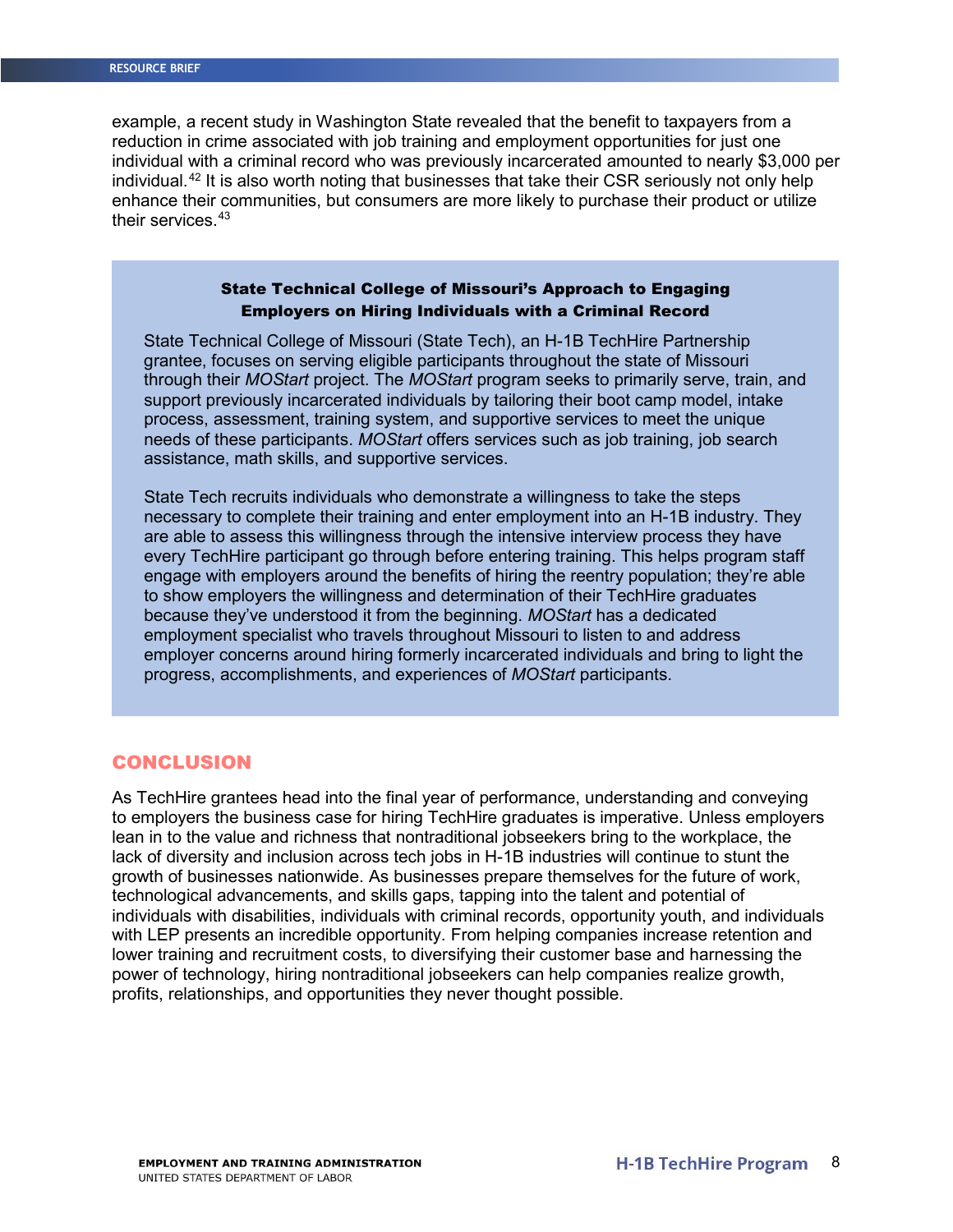# APPENDIX A – RESOURCE LIST

# Individuals with Limited English Proficiency

#### **CLINIC [Legal, Inc. Creating a Workplace ELL Program Toolkit](https://cliniclegal.org/resources/creating-workplace-ell-program)**

The Creating a Workplace ELL Program Toolkit provides employers with program planning documents, examples of currently operating workplace ELL (English language learner) programs, sample marketing materials, and other resources to assist in implementing a workplace ELL program.

#### Individuals with Disabilities

#### **Workforce Solutions—Employer Toolkit, Disability Is Not a Lack of Ability**

The Employer Toolkit from Workforce Solutions helps guide employers through information on tax incentives, myth-busts, and accommodations to assist them with the hiring, training, and supervision of individuals with disabilities.

#### **[National Industry Liaison Group \(NILG\) Disability Inclusion Toolkit](http://www.nationalilg.org/wp-content/uploads/2018/02/NILG-ODEP-Alliance-Toolkit.pdf)**

The NILG Disability Inclusion Toolkit is an outcome of NILG's Alliance with the U.S. Department of Labor's Office of Disability Employment Policy. This toolkit is updated periodically and includes information on policies and practices related to disability inclusion that companies can adopt.

# **[Job Accommodation Network \(JAN\) Workplace Accommodation Toolkit](https://askjan.org/toolkit/)**

The JAN Workplace Accommodation Toolkit is a centralized resource to assist employers with the process of recruiting, hiring, and employing persons with disabilities. The toolkit includes sample accommodation procedures, training presentations, role-play videos, examples of policies and forms from leading U.S. businesses, and more.

#### Opportunity Youth

**[Heartland Alliance National Initiatives Opportunity Youth Employment Toolkit](https://www.heartlandalliance.org/nationalinitiatives/field-building/youth-employment-toolkit/)**

The Heartland Alliance's Opportunity Youth Employment Toolkit offers resources for employers investing in expanding opportunities at the workplace for opportunity youth. It specifically includes research briefs, case studies, and other resources to help guide opportunity youth stakeholders.

## **[Creating Paths to Employment for Opportunity Youth](https://www.jff.org/resources/toolkit-creating-paths-employment-opportunity-youth/)**

This toolkit, developed by JFF, is designed to help community partners, such as community-based organizations and employers, work together to support youth on a path to stable careers.

#### Individuals with a Criminal Record

## **[Greater Baltimore Committee Quick Guide to Hiring Returning Citizens—Benefits, Resources,](https://gbc.org/wp-content/uploads/2017/11/Quick-Guide-HRC-Final-Small-Format-V2-LR.pdf)  [and Programs](https://gbc.org/wp-content/uploads/2017/11/Quick-Guide-HRC-Final-Small-Format-V2-LR.pdf)**

This guide, prepared by the Greater Baltimore Committee's Coalition for a Second Chance, provides employers with various benefits, resources, and program guidance on how and why they should hire and support returning citizens or individuals with a criminal record.

#### **[Best Practice Standards: The Proper Use of Criminal Records in Hiring](https://hirenetwork.org/sites/default/files/Best-Practices-Standards-The-Proper-Use-of-Criminal-Records-in-Hiring.pdf)**

This Best Practice guide from the National Work Rights Institute, Lawyers' Committee for Civil Rights, and the National Hire Network outlines specific strategies, resources, and considerations geared for employers when hiring and supervising individuals with a criminal record. It also covers best practices for screening and conducting background checks, as well as a thorough outline on how to weigh prior convictions or incarceration against the job at hand.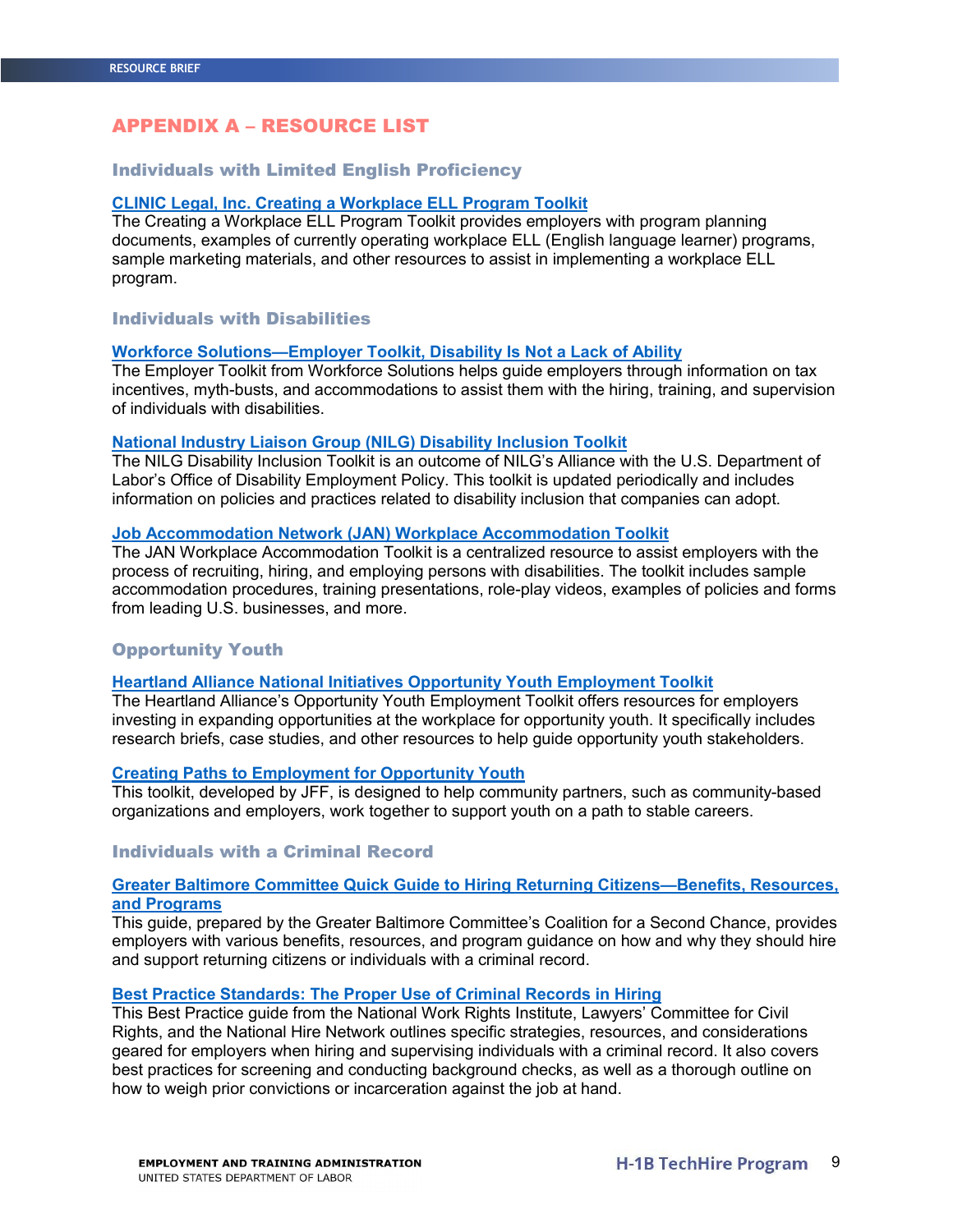$\overline{a}$ 

#### <span id="page-9-0"></span>ENDNOTES

<sup>1</sup> Jeanne Batalova and Michael Fix, *Credentials for the Future: Mapping the Potential for Immigrant-Origin Adults in the United States* (Washington, DC: Migration Policy Institute, 2019), [https://www.migrationpolicy.org/research/credentials-immigrant-origin-adults-united-states.](https://www.migrationpolicy.org/research/credentials-immigrant-origin-adults-united-states)

<span id="page-9-1"></span><sup>2</sup> Jeanne Batalova and Michael Fix, *Tapping the Talents of Highly Skilled Immigrants in the United States: Takeaways from Experts Summit* (Washington, DC: Migration Policy Institute, 2018), [https://www.migrationpolicy.org/research/tapping-talents-highly-skilled-immigrants-united-states](https://www.migrationpolicy.org/research/tapping-talents-highly-skilled-immigrants-united-states-takeaways-experts-summit)[takeaways-experts-summit.](https://www.migrationpolicy.org/research/tapping-talents-highly-skilled-immigrants-united-states-takeaways-experts-summit)

<span id="page-9-2"></span><sup>3</sup> Young people between the ages of 16 and 24 who are neither enrolled in school nor participating in the labor market.

<span id="page-9-3"></span><sup>4</sup> Heide Spruck Wrigley, Elise Richer, Karin Martinson, Hitomi Kubo, and Julie Strawn, *The Language of Opportunity: Expanding Employment Prospects for Individuals with Limited English Skills* (Washington, DC: CLASP, 2003), [https://www.clasp.org/sites/default/files/public/resources-and](https://www.clasp.org/sites/default/files/public/resources-and-publications/files/0150.pdf)[publications/files/0150.pdf.](https://www.clasp.org/sites/default/files/public/resources-and-publications/files/0150.pdf)

<span id="page-9-4"></span><sup>5</sup> Jeanne Batalova and Michael Fix, *Tapping the Talents of Highly Skilled Immigrants in the United States: Takeaways from Experts Summit*

<span id="page-9-5"></span><sup>6</sup> Batalova and Fix, *Credentials for the Future*.

<span id="page-9-6"></span><sup>7</sup> Batalova and Fix, *Credentials for the Future*.

<span id="page-9-7"></span><sup>8</sup> *Improving Workplace Opportunities for Limited English-Speaking Workers: An Overview of Practice in the Manufacturing Sector* (Washington, DC: National Association of Manufacturers; Boston: Jobs for the Future, 2006), [https://jfforg-prod-prime.s3.amazonaws.com/media/documents/ImprovWplaceELL.pdf.](https://jfforg-prod-prime.s3.amazonaws.com/media/documents/ImprovWplaceELL.pdf)

<span id="page-9-8"></span><sup>9</sup> Wrigley et al., *The Language of Opportunity*.

<span id="page-9-9"></span><sup>10</sup> National Association of Manufacturers and Jobs for the Future, *Improving Workplace Opportunities*.

<span id="page-9-10"></span><sup>11</sup> National Association of Manufacturers and Jobs for the Future, *Improving Workplace Opportunities*.

<span id="page-9-11"></span><sup>12</sup> *Getting to Equal 2018: The Disability Inclusion Advantage* (Boston: Accenture, 2018), [https://www.accenture.com/\\_acnmedia/PDF-89/Accenture-Disability-Inclusion-Research-Report.pdf.](https://www.accenture.com/_acnmedia/PDF-89/Accenture-Disability-Inclusion-Research-Report.pdf)

<span id="page-9-12"></span><sup>13</sup> Laura Sherbin, Julia Taylor Kennedy, Pooja Jain-Link, and Kennedy Ihezie, *Disabilities and Inclusion: US Findings* (New York: Center for Talent Innovation, 2017), [https://www.talentinnovation.org/\\_private/assets/DisabilitiesInclusion\\_KeyFindings-CTI.pdf.](https://www.talentinnovation.org/_private/assets/DisabilitiesInclusion_KeyFindings-CTI.pdf)

<span id="page-9-13"></span><sup>14</sup> *Getting to Equal 2018*.

<span id="page-9-14"></span><sup>15</sup> *Getting to Equal 2018*.

<span id="page-9-15"></span><sup>16</sup> Alexis D. Henry, Kathleen Petkauskos, Jason Stanislawzyk, and Jay Vogt, "Employer-recommended strategies to increase opportunities for people with disabilities," *Journal of Vocational Rehabilitation* 41 (December 2013): 237-248,

[http://www.worksupport.com/documents/jvr\\_employer\\_recommended\\_strategies.pdf.](http://www.worksupport.com/documents/jvr_employer_recommended_strategies.pdf)

<span id="page-9-16"></span><sup>17</sup> "Accommodation and Compliance: Low Cost, High Impact," Benefits and Costs of Accommodation, Job Accommodation Network, n.d., [https://askjan.org/topics/costs.cfm.](https://askjan.org/topics/costs.cfm)

<span id="page-9-17"></span><sup>18</sup> Accenture, *Getting to Equal 2018*.

<span id="page-9-18"></span><sup>19</sup> Gwendolyn Whitfield, "Supplier Diversity and Competitive Advantage: New Opportunities in Emerging Domestic Markets," *Graziadio Business Review* 11, no. 3 (2008), [https://gbr.pepperdine.edu/2010/08/supplier-diversity-and-competitive-advantage-new-opportunities-in](https://gbr.pepperdine.edu/2010/08/supplier-diversity-and-competitive-advantage-new-opportunities-in-emerging-domestic-markets/)[emerging-domestic-markets/.](https://gbr.pepperdine.edu/2010/08/supplier-diversity-and-competitive-advantage-new-opportunities-in-emerging-domestic-markets/)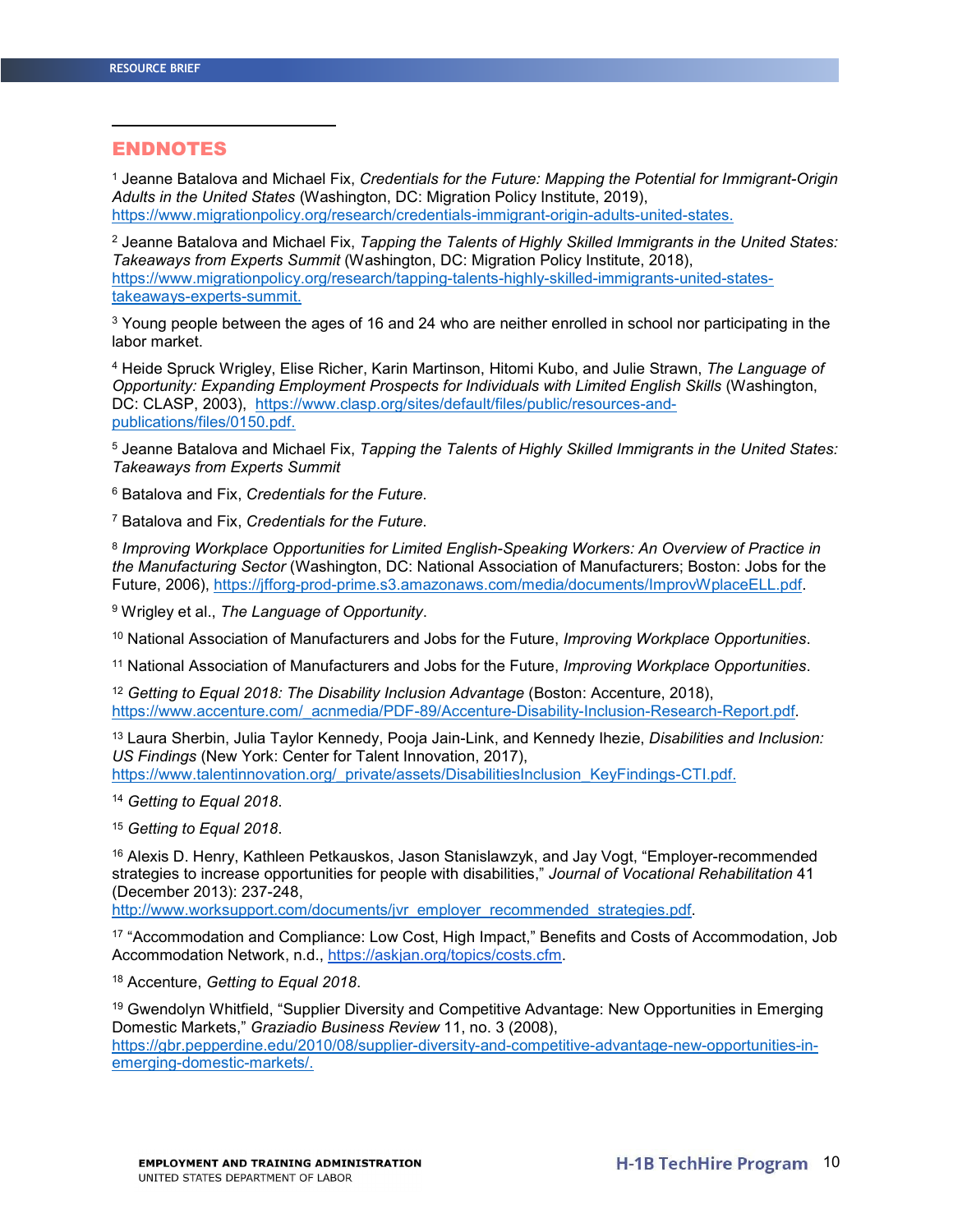$\overline{a}$ 

<span id="page-10-0"></span><sup>20</sup> Meg O'Connell, James Emmett, and Deb Russell, *Disability Employment and Inclusion: Your Guide to Success* (N.p.: Workplace Initiative, 2016), [https://workplaceinitiative.org/wp](https://workplaceinitiative.org/wp-content/uploads/2017/02/Disability-Employment-and-Inclusion_Your-Guide-to-Success.pdf)[content/uploads/2017/02/Disability-Employment-and-Inclusion\\_Your-Guide-to-Success.pdf.](https://workplaceinitiative.org/wp-content/uploads/2017/02/Disability-Employment-and-Inclusion_Your-Guide-to-Success.pdf)

<span id="page-10-1"></span><sup>21</sup> Whitfield, "Supplier Diversity and Competitive Advantage."

<span id="page-10-2"></span><sup>22</sup> Whitfield, "Supplier Diversity and Competitive Advantage."

<span id="page-10-3"></span><sup>23</sup> Whitfield, "Supplier Diversity and Competitive Advantage."

<span id="page-10-4"></span><sup>24</sup> Lewis, Kristen, *Making the Connection: Transportation and Youth Disconnection,* (Measure of America of the Social Science Research Council, April 2019)

<span id="page-10-5"></span><sup>25</sup> Clive Belfield, Henry Levin, and Rachel Rosen, *The Economic Value of Opportunity Youth* (Washington, DC: Corporation for National and Community Service, 2012), [https://files.eric.ed.gov/fulltext/ED528650.pdf.](https://files.eric.ed.gov/fulltext/ED528650.pdf)

<span id="page-10-6"></span><sup>26</sup> Belfield, Levin, and Rosen, *The Economic Value of Opportunity Youth*.

<span id="page-10-7"></span><sup>27</sup> *Mentoring: at the crossroads of education, business and community: The power and promise of private sector engagement in youth mentoring* (New York: Ernst & Young; Boston: MENTOR: The National Mentoring Partnership, 2015), [https://www.mentoring.org/new-site/wp](https://www.mentoring.org/new-site/wp-content/uploads/2015/09/EY_Full_Report-1.pdf)[content/uploads/2015/09/EY\\_Full\\_Report-1.pdf.](https://www.mentoring.org/new-site/wp-content/uploads/2015/09/EY_Full_Report-1.pdf)

<span id="page-10-8"></span><sup>28</sup> *The Benefits and Costs of Apprenticeship: A Business Perspective* (Cleveland: Case Western Reserve University; Washington, DC: U.S. Department of Commerce, 2016), [https://files.eric.ed.gov/fulltext/ED572260.pdf.](https://files.eric.ed.gov/fulltext/ED572260.pdf)

<span id="page-10-9"></span><sup>29</sup> *The Benefits and Costs of Apprenticeship*.

<span id="page-10-10"></span><sup>30</sup> Bennett and Hall, *Employing Opportunity Youth*.

<span id="page-10-11"></span><sup>31</sup> Bennett and Hall, *Employing Opportunity Youth*.

<span id="page-10-12"></span><sup>32</sup> *Workers with Criminal Records* (Alexandria, VA: Society for Human Resource Management; Arlington, VA: Charles Koch Institute, 2018), [https://www.shrm.org/hr-today/trends-and-forecasting/research-and](https://www.shrm.org/hr-today/trends-and-forecasting/research-and-surveys/Documents/SHRM-CKI%20Workers%20with%20Criminal%20Records%20Issue%20Brief%202018-05-17.pdf)[surveys/Documents/SHRM-](https://www.shrm.org/hr-today/trends-and-forecasting/research-and-surveys/Documents/SHRM-CKI%20Workers%20with%20Criminal%20Records%20Issue%20Brief%202018-05-17.pdf)

[CKI%20Workers%20with%20Criminal%20Records%20Issue%20Brief%202018-05-17.pdf.](https://www.shrm.org/hr-today/trends-and-forecasting/research-and-surveys/Documents/SHRM-CKI%20Workers%20with%20Criminal%20Records%20Issue%20Brief%202018-05-17.pdf)

<span id="page-10-13"></span><sup>33</sup> *Back to Business: How Hiring Formerly Incarcerated Job Seekers Benefits Your Company* (New York: ACLU, 2917), [https://www.aclu.org/sites/default/files/field\\_document/060917-trone-reportweb\\_0.pdf.](https://www.aclu.org/sites/default/files/field_document/060917-trone-reportweb_0.pdf)

<span id="page-10-14"></span><sup>34</sup> *Incentivizing Employers to Hire Ex-Offenders* (Santa Monica: RAND Corporation, 2018), [https://www.rand.org/content/dam/rand/pubs/research\\_briefs/RB10000/RB10003/RAND\\_RB10003.pdf.](https://www.rand.org/content/dam/rand/pubs/research_briefs/RB10000/RB10003/RAND_RB10003.pdf)

<span id="page-10-15"></span><sup>35</sup> *Back to Business*; Lucius Couloute and Daniel Kopf, "Out of Prison & Out of Work: Unemployment among formerly incarcerated people," *Prison Policy Initiative*, July 2018, [https://www.prisonpolicy.org/reports/outofwork.html.](https://www.prisonpolicy.org/reports/outofwork.html)

<span id="page-10-16"></span><sup>36</sup> Cherrie Bucknore and Alan Barber, *The Price We Pay: Economic Costs of Barriers to Employment for Former Prisoners and People Convicted of Felonies* (Washington, DC: Center for Economic and Policy Research, 2016), [http://cepr.net/images/stories/reports/employment-prisoners-felonies-2016-06.pdf.](http://cepr.net/images/stories/reports/employment-prisoners-felonies-2016-06.pdf)

<span id="page-10-17"></span><sup>37</sup> Amy Korte, "Ex-offenders Less Likely to Quit Their Jobs, No More Likely to Be Fired than Other Employees," *Illinois Policy*, December 2, 2016, [https://www.illinoispolicy.org/ex-offenders-less-likely-to](https://www.illinoispolicy.org/ex-offenders-less-likely-to-quit-their-jobs-no-more-likely-to-be-fired-than-other-employees/)[quit-their-jobs-no-more-likely-to-be-fired-than-other-employees/.](https://www.illinoispolicy.org/ex-offenders-less-likely-to-quit-their-jobs-no-more-likely-to-be-fired-than-other-employees/)

<span id="page-10-18"></span>38 "Northwestern University study finds ex-offender job retention rates longer than those without records," *Jails to Jobs*, July 20, 2017, [https://www.jailstojobs.org/northwestern-university-study-finds-ex-offender](https://www.jailstojobs.org/northwestern-university-study-finds-ex-offender-job-retention-is-longer-than-those-without-records/)[job-retention-is-longer-than-those-without-records/.](https://www.jailstojobs.org/northwestern-university-study-finds-ex-offender-job-retention-is-longer-than-those-without-records/)

<span id="page-10-19"></span><sup>39</sup> *Back to Business.*

<span id="page-10-20"></span><sup>40</sup> *Back to Business.*